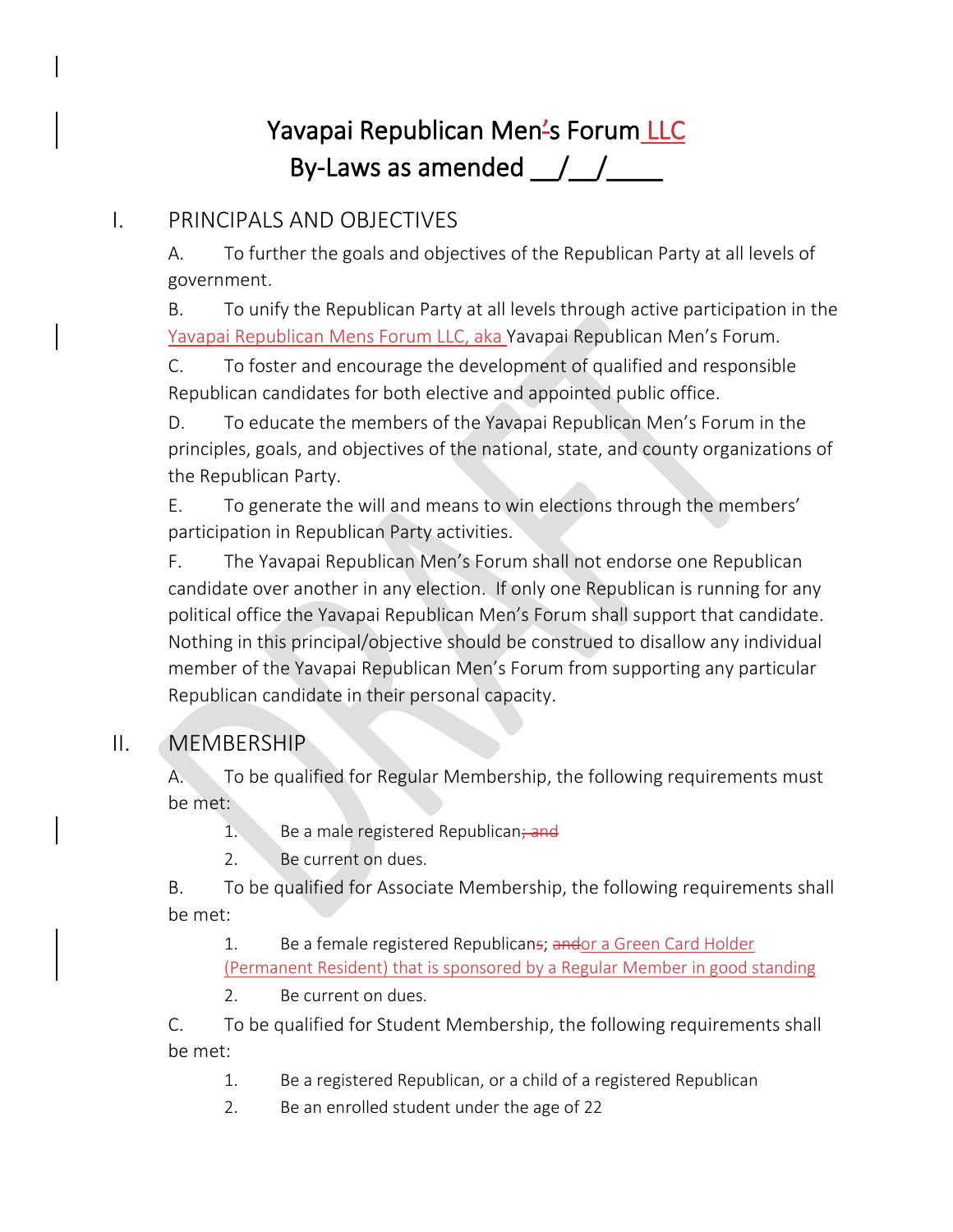3. No dues will be charged

NOTE: Associate and Student Members are not allowed to vote or hold office.

D. The Board of Directors may elect as Honorary Members such distinguished person(s) as they deem proper. Honorary Members may not hold office or vote at meetings or elections.

**D.E.** All new applications for membership are subject to approval by the Board of Directors.

#### III. OFFICERS

A. Officers of Yavapai Republican Men's Forum shall be: President, Vice-President, Secretary, and Treasurer.

B. The President shall preside over all meetings of the membership and the Board of Directors. He shall provide general direction and guidance for the organization.

C. The Vice-President shall preside over all meetings in the absence of the President. He shall perform such other duties as may be assigned by the President or the Board of Directors.

D. The Secretary shall keep an accurate record of all meetings of the organization. He shall be responsible for all correspondence and mailing lists, and shall send out notices of meetings when required by the Board of Directors or the By-Laws.

E. The Treasurer shall receive and be custodian of all funds of the organization. Expenditures which represent outstanding obligations of the organization may be paid by the Treasurer with approval of the Board of Directors.

# IV. BOARD OF DIRECTORS

A. The membership of the Board of Directors shall include the elected officers and the immediate Past President. All Directors shall be members of the Yavapai Republican Men's Forum and current with dues.

B. The Board of Directors will consist of no more than 12 members of the Yavapai Republican Men's Forum, including the elected officers and the Past President.

C. When a position on the Board of Directors opens the Board of Directors shall appoint a member of the Yavapai Republican Men's Forum to fill that opening. This appointment requires a majority vote of the Board of Directors present at a regularly scheduled board meeting.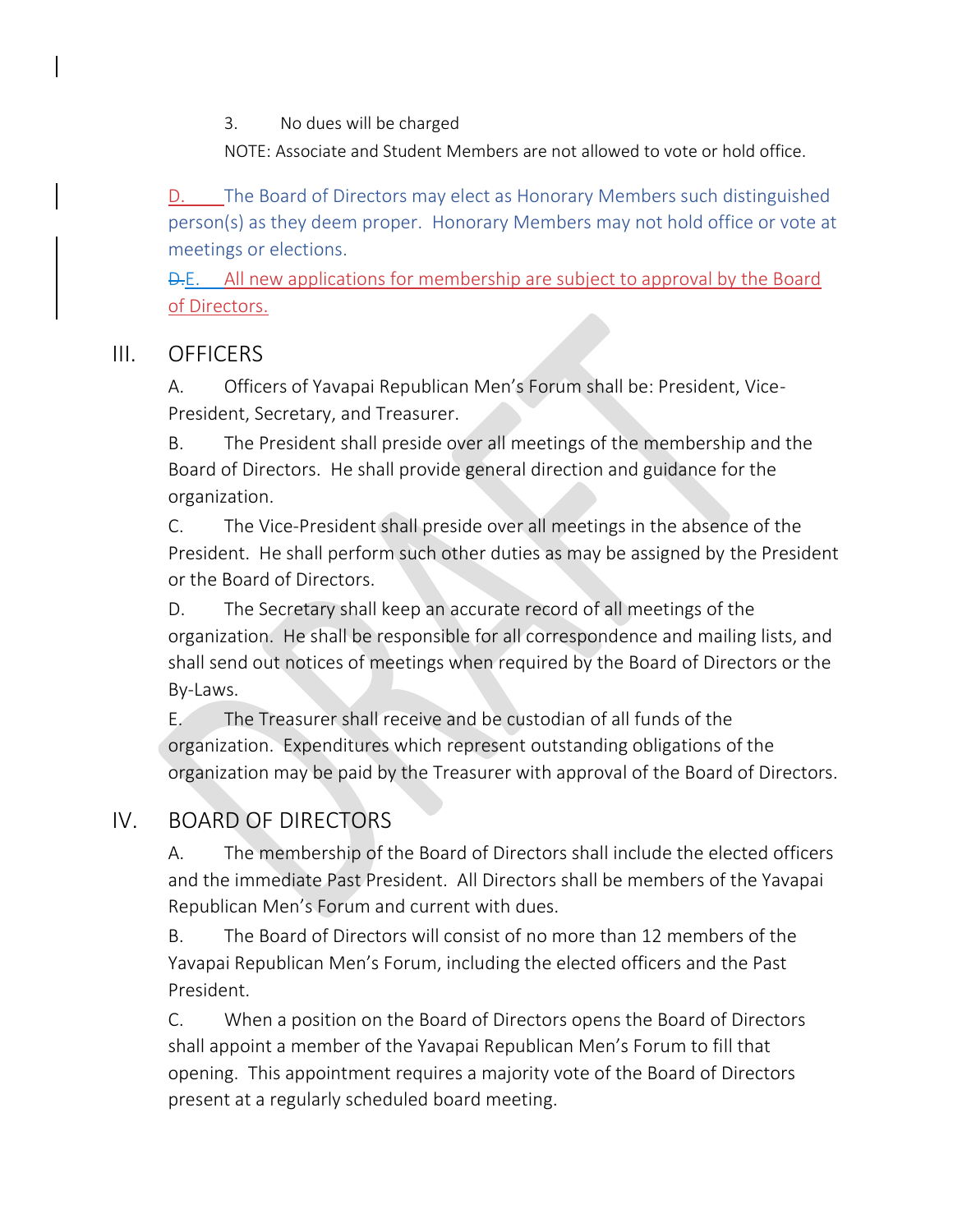D. To remove a member of the Board of Directors, other than the elected officers and Past President, one of the Directors shall move, in person, at an executive meeting, that a Director be removed from the Board of Directors. After discussion, a vote will be taken to determine if the motion will be placed on the agenda at the next regularly scheduled board meeting. To put the motion on the agenda at the next regularly scheduled board meeting, a majority vote of the Board of Directors is required. If the Board of Directors places the removal of a member of the Board of Directors on an agenda further discussion shall take place at the subsequent regularly scheduled board meeting. After that discussion the motion will be voted on. A 2/3 majority of the Board of Directors present at the regularly scheduled board meeting is required to remove a Director from the Board of Directors.

E. The Board of Directors shall be in charge of membership, programming, public relations, and finance of the Yavapai Republican Men's Forum. Each of these duties, which are not already covered by an elected position, can be headed by a member of the Board of Directors at the request of the President, but every member of the Board of Directors shall participate in the execution of these duties.

#### V. MEETINGS

A. Regular meetings of the general membership shall be held once each month at a date and time to be determined by the Board of Directors. Meetings may be cancelled or rescheduled by the President due to extenuating circumstances. If a regular meeting includes a meal, the price of the meal shall be determined by the Board of Directors at a regularly scheduled board meeting by a majority vote of those directors present.

B. Executive meetings of the Board of Directors shall be held once each month at a date and time to be determined by the Board of Directors, except a meeting of the Board of Directors is not required in the month of December, due to the Christmas season. Meetings may be cancelled or rescheduled by the President due to extenuating circumstances.

C. Special meetings of the general membership or the Board of Directors may be called by the President or the Board of Directors.

# VI. QUORUM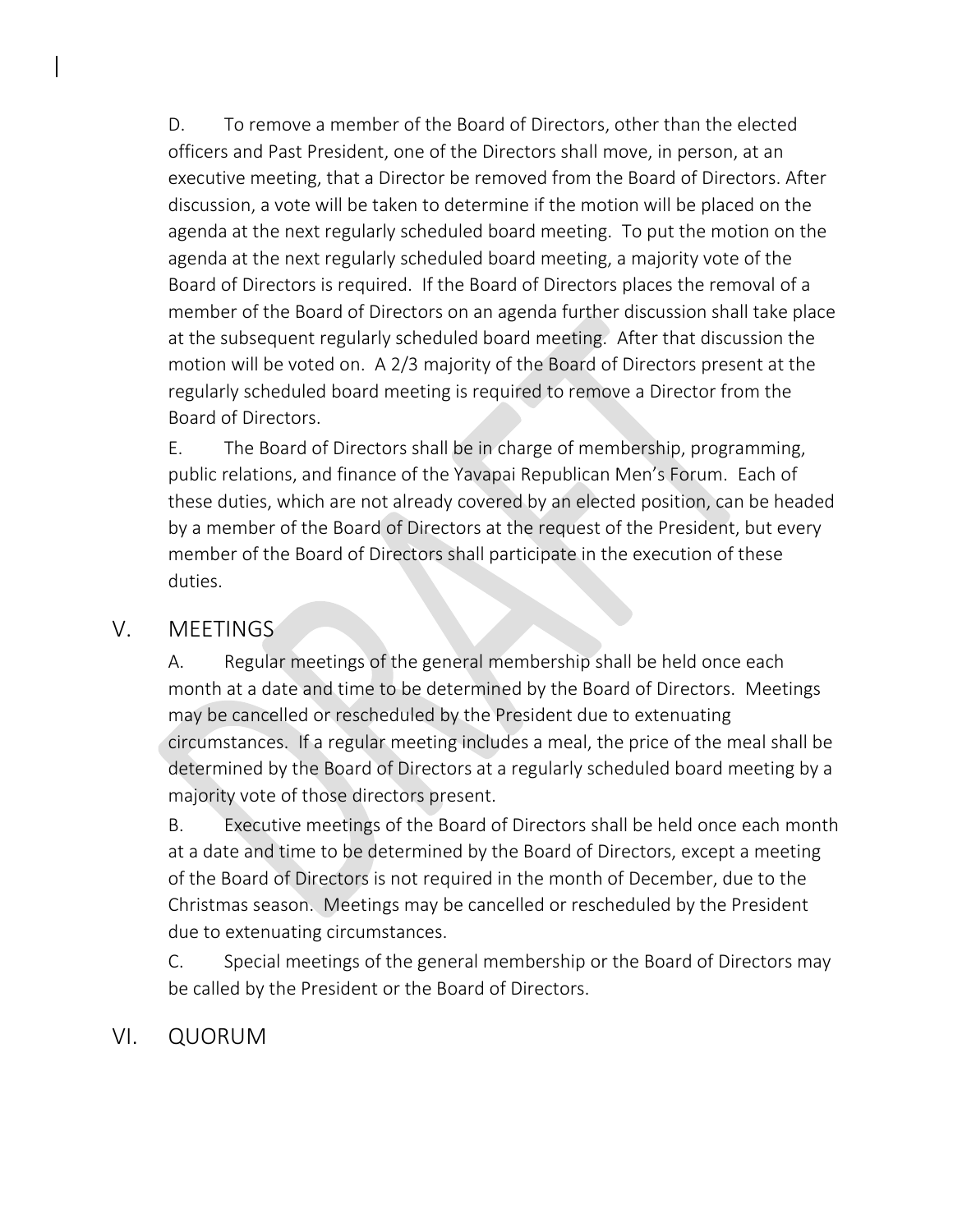A. At least 25% of the membership must be present at any regular or special meeting for the transaction of business. The transaction of business does not include presentations, speeches, or debates commonly set for regular meetings.

B. A majority of the Board of Directors shall constitute a quorum for board meetings. A quorum is required to conduct any business at a board meeting.

#### VII. ELECTIONS

A. A nominating committee of not less than 3 members shall be appointed by the Board of Directors. The committee shall make its report at the regular meeting in April, of the second year of the term of office (odd-numbered years), at which time additional nominations shall be called for from the floor.

B. Elections for officers shall be held at the regular meeting in May in oddnumbered years.

C. Elections shall be by voice vote unless more than one person is nominated for an office, in which case, votes shall be cast by secret ballot. A majority of the votes cast shall be required to be elected. If more than 2 candidates run for an office and no candidate gets a majority of the vote, a runoff election involving the two candidates with the most votes shall occur.

D. The term of office shall be for a period of 2 years. The President and Vice-President may serve no more than 2 complete consecutive terms in the office. Officers will take office at the June regular meeting.

E. Members 60 days or more past due in paying their dues shall have their voting rights suspended until they are current on their dues. Any member whose voting rights have been suspended shall not be counted in the total membership present in determining if a quorum exists to transact business.

#### VIII. DUES

A. Annual dues of the Yavapai Republican Men's Forum shall be determined by a majority vote of the Board of Directors at a regularly scheduled board meeting. If no vote takes place in any given year, the amount of the dues for the previous fiscal year shall be deemed the amount of dues for the upcoming fiscal year. Any change to the dues amount shall take effect on the following July 1.

## IX. PUBLIC SERVICE DISBURSMENTS